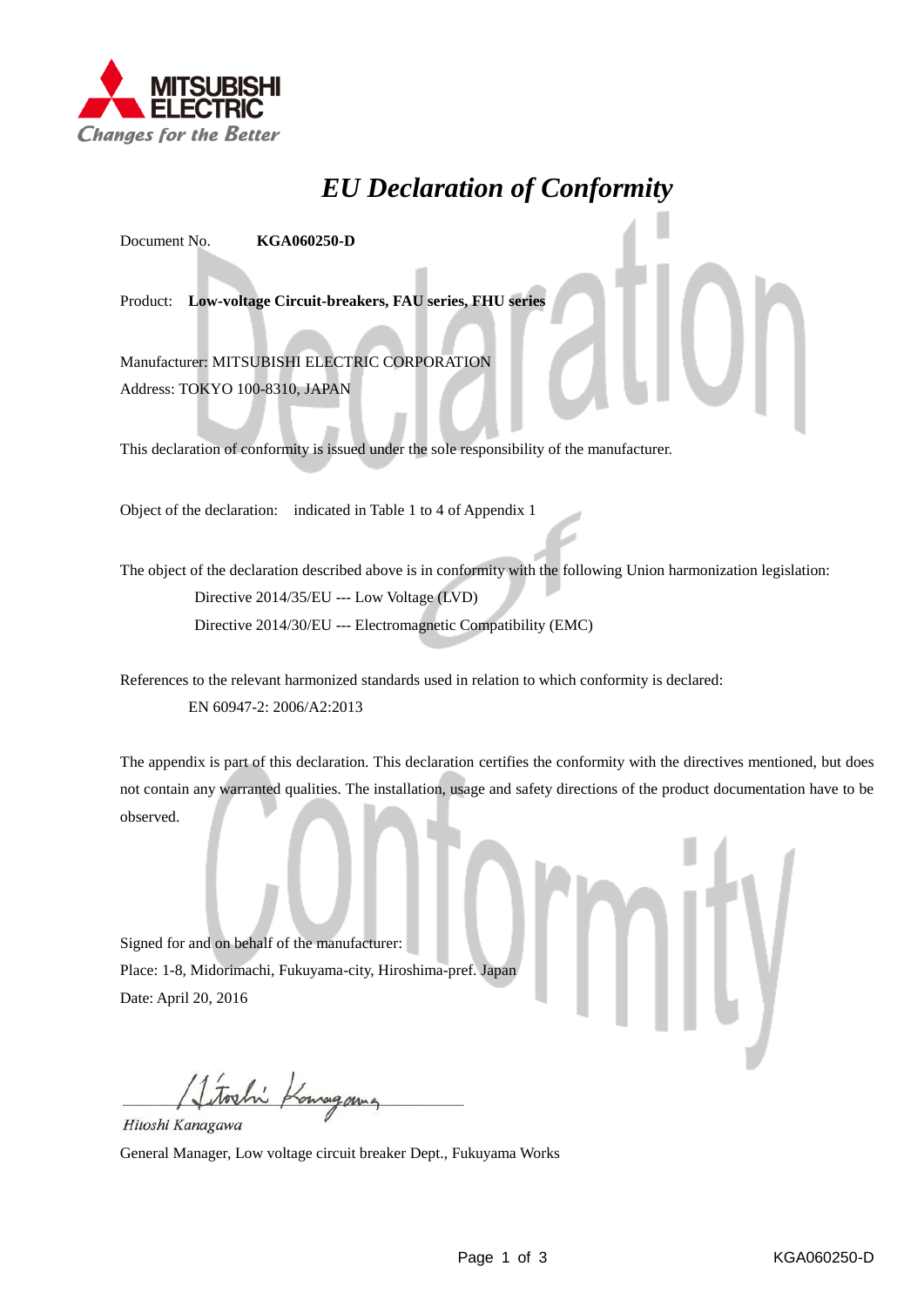Products: Table 1 NF-FAU series

|                                                                                                          | Model of products |                   |  |  |
|----------------------------------------------------------------------------------------------------------|-------------------|-------------------|--|--|
|                                                                                                          | NF30-FAU          | NF50-FAU          |  |  |
| Above products not incorporating electronic circuit are not required the immunity and emission tests for |                   |                   |  |  |
| Electromagnetic Compatibility.                                                                           |                   |                   |  |  |
|                                                                                                          |                   |                   |  |  |
| Table 2 NF-FHU series<br>Products:                                                                       |                   |                   |  |  |
|                                                                                                          |                   |                   |  |  |
|                                                                                                          |                   | Model of products |  |  |
|                                                                                                          | NF50-FHU          | NF100-FHU         |  |  |
|                                                                                                          |                   |                   |  |  |

Above products not incorporating electronic circuit are not required the immunity and emission tests for Electromagnetic Compatibility.

Products: Table 3 NV-FAU series

| Model of products |          |  |
|-------------------|----------|--|
| NV30-FAU          | NV50-FAU |  |

Above products incorporating electronic circuit are required the immunity and emission tests for Electromagnetic Compatibility. Reference standard Nos. are EN60947-2:2006/A2:2013, Annex J.2 (immunity) and J.3 (emission).

| Products: | Table 4 NV-FHU series |          |                   |  |  |
|-----------|-----------------------|----------|-------------------|--|--|
|           |                       |          |                   |  |  |
|           |                       |          | Model of products |  |  |
|           |                       | NV50-FHU | NV100-FHU         |  |  |

Above products incorporating electronic circuit are required the immunity and emission tests for Electromagnetic Compatibility. Reference standard Nos. are EN60947-2:2006/A2:2013, Annex J.2 (immunity) and J.3 (emission).